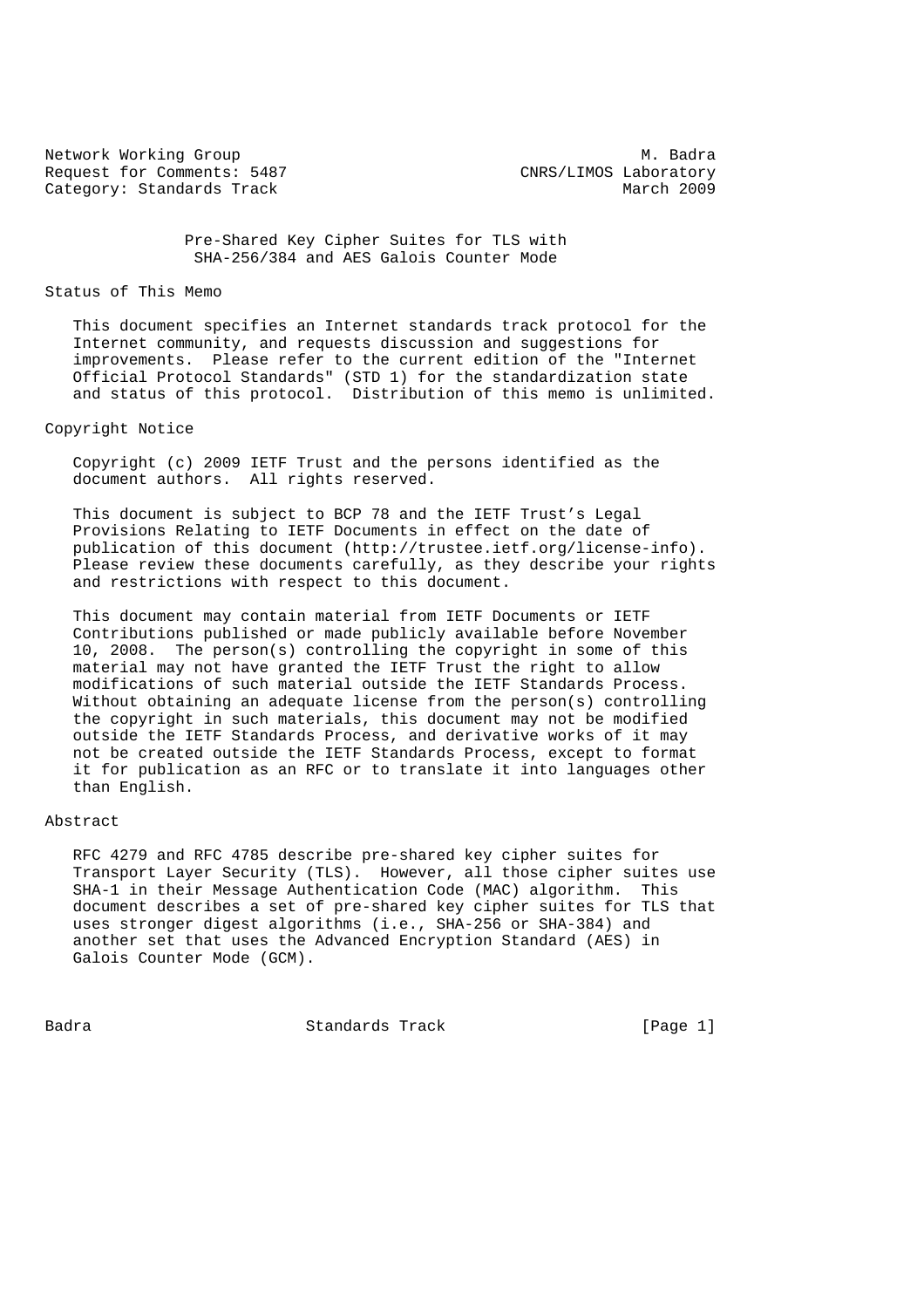Table of Contents

| 1.1. Applicability Statement 3                               |  |
|--------------------------------------------------------------|--|
| 1.2. Conventions Used in This Document 3                     |  |
| 2. PSK, DHE PSK, and RSA PSK Key Exchange Algorithms with    |  |
|                                                              |  |
| 3. PSK, DHE PSK, and RSA PSK Key Exchange with SHA-256/384 4 |  |
| 3.1. PSK Key Exchange Algorithm with SHA-256/384 4           |  |
| 3.2. DHE PSK Key Exchange Algorithm with SHA-256/384 5       |  |
| 3.3. RSA_PSK Key Exchange Algorithm with SHA-256/384 5       |  |
|                                                              |  |
| 5 <sub>1</sub>                                               |  |
| б.                                                           |  |
|                                                              |  |
| 7.1. Normative References 6                                  |  |
| 7.2. Informative References 7                                |  |
|                                                              |  |

### 1. Introduction

 The benefits of pre-shared symmetric-key vs. public-/private-key pair based authentication for the key exchange in TLS have been explained in the Introduction of [RFC4279]. This document leverages the already defined algorithms for the application of newer, generally regarded stronger, cryptographic primitives and building blocks.

 TLS 1.2 [RFC5246] adds support for authenticated encryption with additional data (AEAD) cipher modes [RFC5116]. This document describes the use of Advanced Encryption Standard [AES] in Galois Counter Mode [GCM] (AES-GCM) with various pre-shared key (PSK) authenticated key exchange mechanisms ([RFC4279] and [RFC4785]) in cipher suites for TLS.

 This document also specifies PSK cipher suites for TLS that replace SHA-1 by SHA-256 or SHA-384 [SHS]. RFC 4279 [RFC4279] and RFC 4785 [RFC4785] describe PSK cipher suites for TLS. However, all of the RFC 4279 and the RFC 4785 cipher suites use HMAC-SHA1 as their MAC algorithm. Due to recent analytic work on SHA-1 [Wang05], the IETF is gradually moving away from SHA-1 and towards stronger hash algorithms.

 Related TLS cipher suites with key exchange algorithms that are authenticated using public/private key pairs have recently been specified:

 o RSA-, DSS-, and Diffie-Hellman-based cipher suites in [RFC5288], and

Badra Standards Track [Page 2]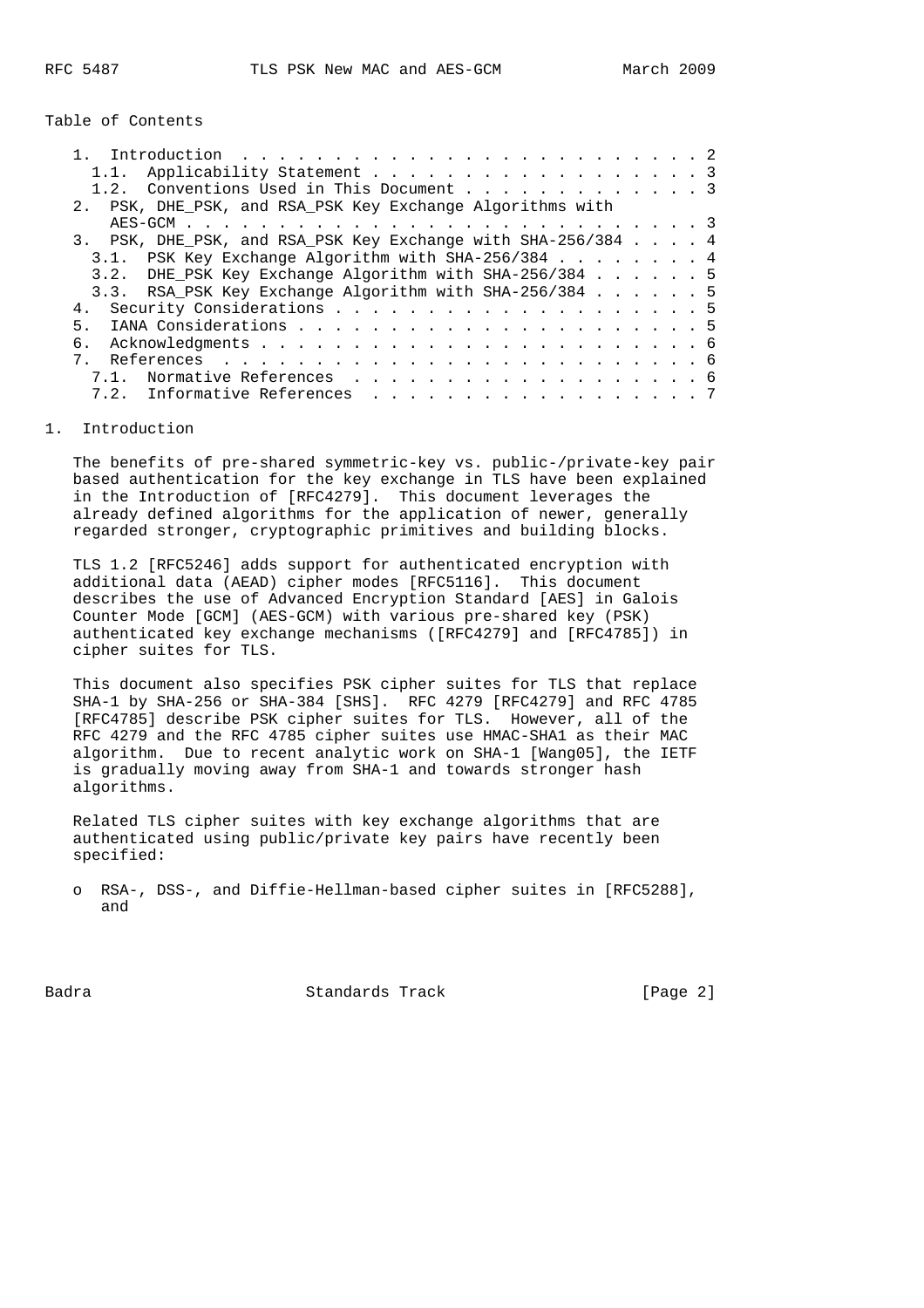o ECC-based cipher suites with SHA-256/384 and AES-GCM in [RFC5289].

 The reader is expected to become familiar with these two memos prior to studying this document.

1.1. Applicability Statement

 The cipher suites defined in Section 3 can be negotiated, whatever the negotiated TLS version is.

 The cipher suites defined in Section 2 can be negotiated in TLS version 1.2 or higher.

 The applicability statement in [RFC4279] applies to this document as well.

1.2. Conventions Used in This Document

 The key words "MUST", "MUST NOT", "REQUIRED", "SHALL", "SHALL NOT", "SHOULD", "SHOULD NOT", "RECOMMENDED", "MAY", and "OPTIONAL" in this document are to be interpreted as described in [RFC2119].

2. PSK, DHE\_PSK, and RSA\_PSK Key Exchange Algorithms with AES-GCM

 The following six cipher suites use the new authenticated encryption modes defined in TLS 1.2 with AES in Galois Counter Mode [GCM]. The cipher suites with the DHE\_PSK key exchange algorithm (TLS\_DHE\_PSK\_WITH\_AES\_128\_GCM\_SHA256 and TLS\_DHE\_PSK\_WITH\_AES\_256\_GCM\_SHA348) provide Perfect Forward Secrecy (PFS).

| CipherSuite TLS_PSK_WITH_AES_128_GCM_SHA256     | $= \{0x00, 0xA8\}$ ; |
|-------------------------------------------------|----------------------|
| CipherSuite TLS_PSK_WITH_AES_256_GCM_SHA384     | $= \{0x00, 0xA9\}$ ; |
| CipherSuite TLS_DHE_PSK_WITH_AES_128_GCM_SHA256 | $= \{0x00, 0xAA\}$ ; |
| CipherSuite TLS_DHE_PSK_WITH_AES_256_GCM_SHA384 | $= \{0x00, 0xAB\}$ ; |
| CipherSuite TLS_RSA_PSK_WITH_AES_128_GCM_SHA256 | $= \{0x00, 0xAC\}$ ; |
| CipherSuite TLS_RSA_PSK_WITH_AES_256_GCM_SHA384 | $= \{0x00, 0xAD\}$ ; |

 These cipher suites use authenticated encryption with additional data (AEAD) algorithms, AEAD\_AES\_128\_GCM and AEAD\_AES\_256\_GCM, as described in RFC 5116. GCM is used as described in [RFC5288].

 The PSK, DHE\_PSK, and RSA\_PSK key exchanges are performed as defined in [RFC4279].

Badra Standards Track [Page 3]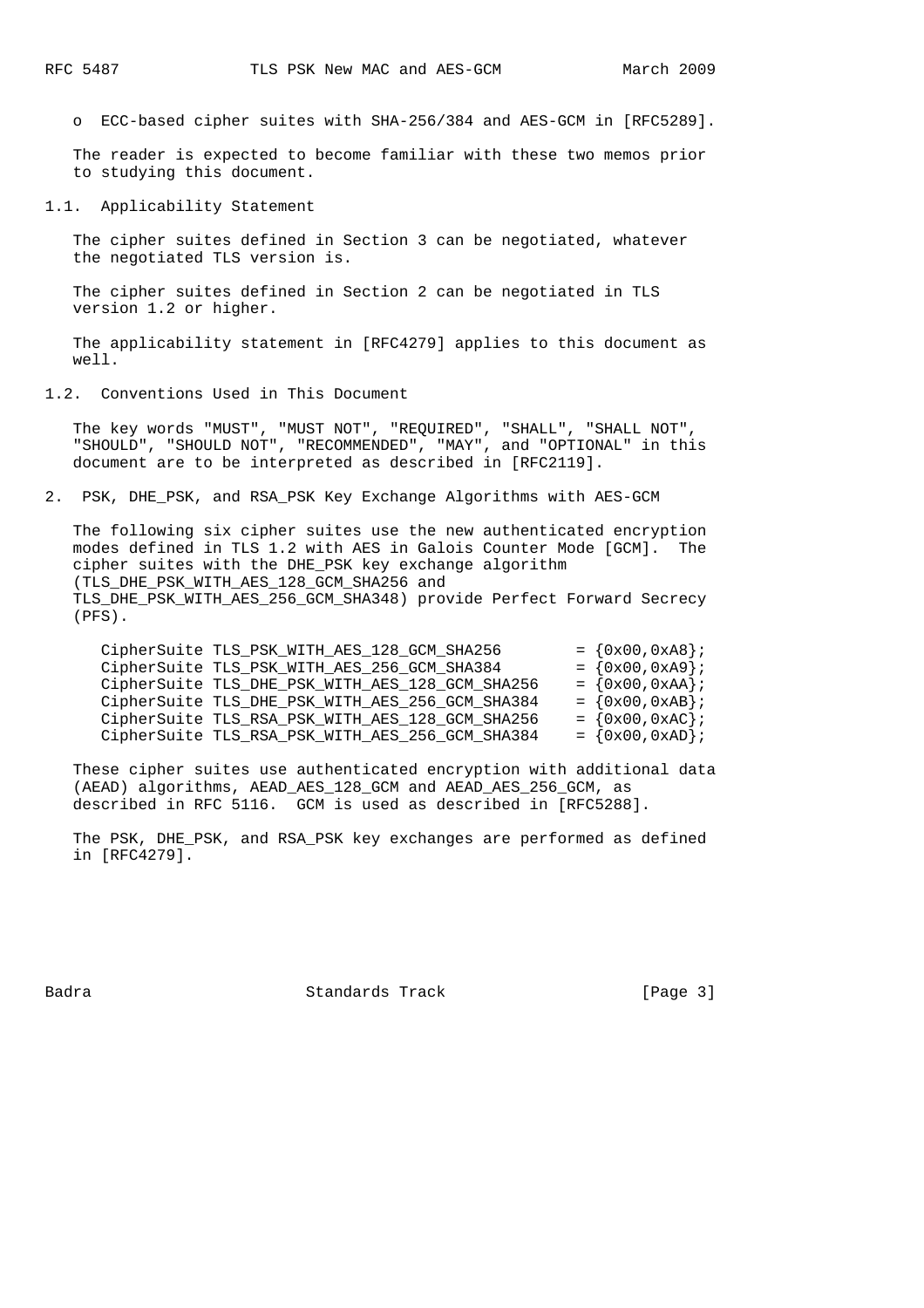The Pseudo-Random Function (PRF) algorithms SHALL be as follows:

- o For cipher suites ending with \_SHA256, the PRF is the TLS PRF [RFC5246] with SHA-256 as the hash function.
- o For cipher suites ending with \_SHA384, the PRF is the TLS PRF [RFC5246] with SHA-384 as the hash function.

 Implementations MUST send a TLS Alert 'bad\_record\_mac' for all types of failures encountered in processing the AES-GCM algorithm.

3. PSK, DHE\_PSK, and RSA\_PSK Key Exchange with SHA-256/384

 The first two cipher suites described in each of the following three sections use AES [AES] in Cipher Block Chaining (CBC) mode [MODES] for data confidentiality, whereas the other two cipher suites do not provide data confidentiality; all cipher suites provide integrity protection and authentication using HMAC-based MACs.

3.1. PSK Key Exchange Algorithm with SHA-256/384

| CipherSuite TLS PSK WITH AES 128 CBC SHA256 | $= \{0x00, 0xAE\};$  |
|---------------------------------------------|----------------------|
| CipherSuite TLS_PSK_WITH_AES_256_CBC_SHA384 | $= \{0x00, 0xAF\};$  |
| CipherSuite TLS_PSK_WITH_NULL_SHA256        | $= \{0x00, 0xB0\}$ ; |
| CipherSuite TLS PSK WITH NULL SHA384        | $= \{0x00, 0xB1\};$  |

 The above four cipher suites are the same as the corresponding cipher suites in RFC 4279 and RFC 4785 (with names ending in "\_SHA" in place of "\_SHA256" or "\_SHA384"), except for the hash and PRF algorithms, as explained below.

- o For cipher suites with names ending in "\_SHA256":
	- \* The MAC is HMAC [RFC2104] with SHA-256 as the hash function.
	- \* When negotiated in a version of TLS prior to 1.2, the PRF from that version is used; otherwise, the PRF is the TLS PRF [RFC5246] with SHA-256 as the hash function.
- o For cipher suites with names ending in "\_SHA384":
	- \* The MAC is HMAC [RFC2104] with SHA-384 as the hash function.
	- \* When negotiated in a version of TLS prior to 1.2, the PRF from that version is used; otherwise, the PRF is the TLS PRF [RFC5246] with SHA-384 as the hash function.

Badra Standards Track [Page 4]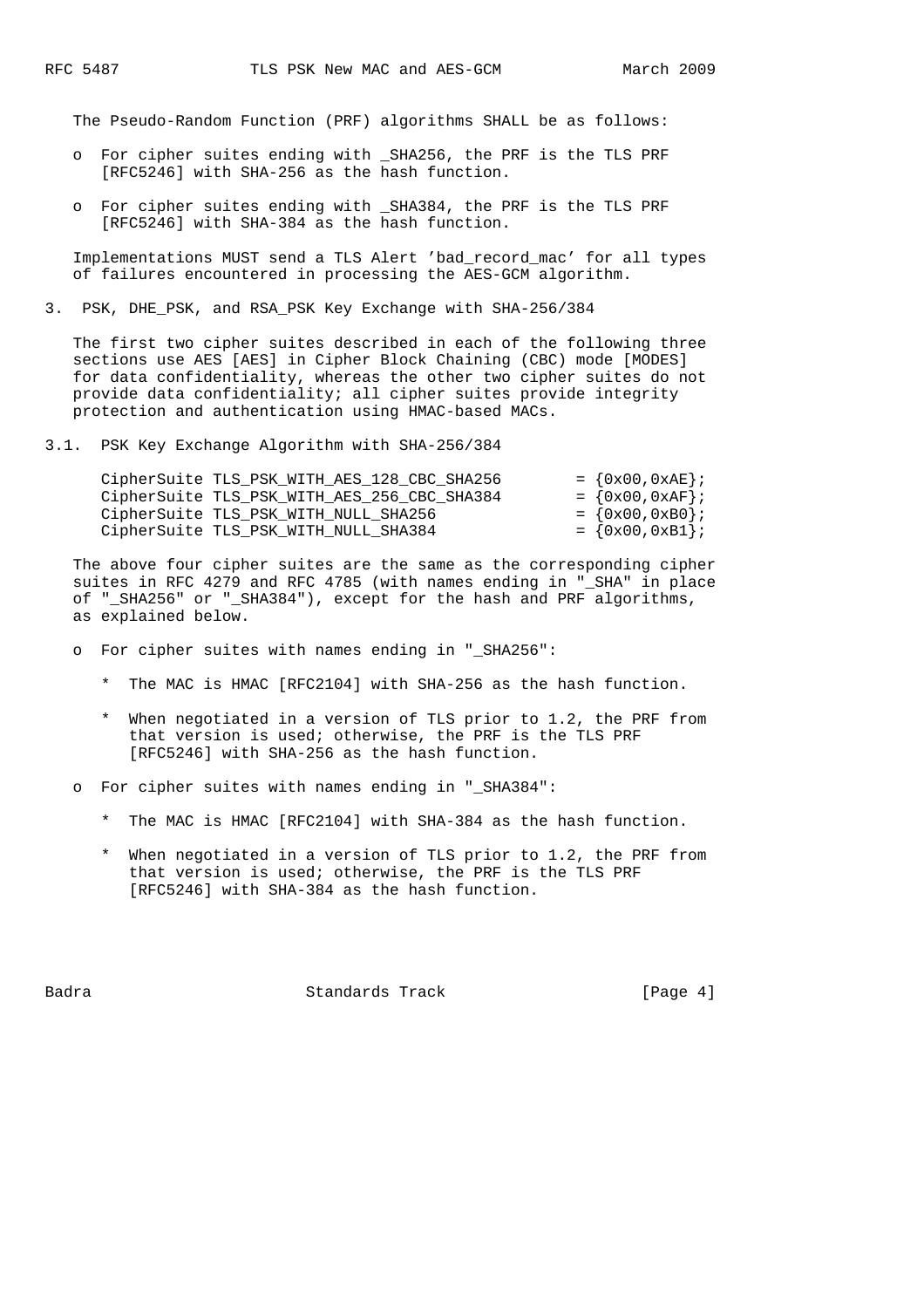3.2. DHE\_PSK Key Exchange Algorithm with SHA-256/384

| CipherSuite TLS DHE PSK WITH AES 128 CBC SHA256 | $= \{0x00, 0xB2\};$  |
|-------------------------------------------------|----------------------|
| CipherSuite TLS DHE PSK WITH AES 256 CBC SHA384 | $= \{0x00, 0xB3\};$  |
| CipherSuite TLS DHE PSK WITH NULL SHA256        | $= \{0x00, 0xB4\};$  |
| CipherSuite TLS DHE PSK WITH NULL SHA384        | $= \{0x00, 0xB5\}$ ; |

 The above four cipher suites are the same as the corresponding cipher suites in RFC 4279 and RFC 4785 (with names ending in " SHA" in place of "\_SHA256" or "\_SHA384"), except for the hash and PRF algorithms, as explained in Section 3.1.

3.3. RSA\_PSK Key Exchange Algorithm with SHA-256/384

| CipherSuite TLS RSA PSK WITH AES 128 CBC SHA256 |  | $= \{0x00, 0xB6\}$ ; |
|-------------------------------------------------|--|----------------------|
| CipherSuite TLS_RSA_PSK_WITH_AES_256_CBC_SHA384 |  | $= \{0x00, 0xB7\}$ ; |
| CipherSuite TLS_RSA_PSK_WITH_NULL_SHA256        |  | $= \{0x00, 0xB8\}$   |
| CipherSuite TLS RSA PSK WITH NULL SHA384        |  | $= \{0x00, 0xB9\}$ ; |

 The above four cipher suites are the same as the corresponding cipher suites in RFC 4279 and RFC 4785 (with names ending in "\_SHA" in place of "\_SHA256" or "\_SHA384"), except for the hash and PRF algorithms, as explained in Section 3.1.

# 4. Security Considerations

 The security considerations in [RFC4279], [RFC4785], and [RFC5288] apply to this document as well. In particular, as authentication only cipher suites (with no encryption) defined here do not support confidentiality, care should be taken not to send sensitive information (such as passwords) over connections protected with one of the cipher suites with NULL encryption defined in this document.

## 5. IANA Considerations

 IANA has assigned the following values for the cipher suites defined in this document:

| CipherSuite TLS_PSK_WITH_AES_128_GCM_SHA256     |  |  | $= \{0x00, 0xA8\}$ ; |  |
|-------------------------------------------------|--|--|----------------------|--|
| CipherSuite TLS_PSK_WITH_AES_256_GCM_SHA384     |  |  | $= \{0x00, 0xA9\};$  |  |
| CipherSuite TLS_DHE_PSK_WITH_AES_128_GCM_SHA256 |  |  | $= \{0x00, 0xAA\};$  |  |
| CipherSuite TLS_DHE_PSK_WITH_AES_256_GCM_SHA384 |  |  | $= \{0x00, 0xAB\};$  |  |
| CipherSuite TLS_RSA_PSK_WITH_AES_128_GCM_SHA256 |  |  | $= \{0x00, 0xAC\}$   |  |
| CipherSuite TLS_RSA_PSK_WITH_AES_256_GCM_SHA384 |  |  | $= \{0x00, 0xAD\}$ ; |  |
| CipherSuite TLS_PSK_WITH_AES_128_CBC_SHA256     |  |  | $= \{0x00, 0xAE\}$   |  |
| CipherSuite TLS_PSK_WITH_AES_256_CBC_SHA384     |  |  | $= \{0x00, 0xAF\}$   |  |
| CipherSuite TLS_PSK_WITH_NULL_SHA256            |  |  | $= \{0x00, 0xB0\}$   |  |
| CipherSuite TLS_PSK_WITH_NULL_SHA384            |  |  | $= \{0x00, 0xB1\};$  |  |
|                                                 |  |  |                      |  |

Badra Standards Track [Page 5]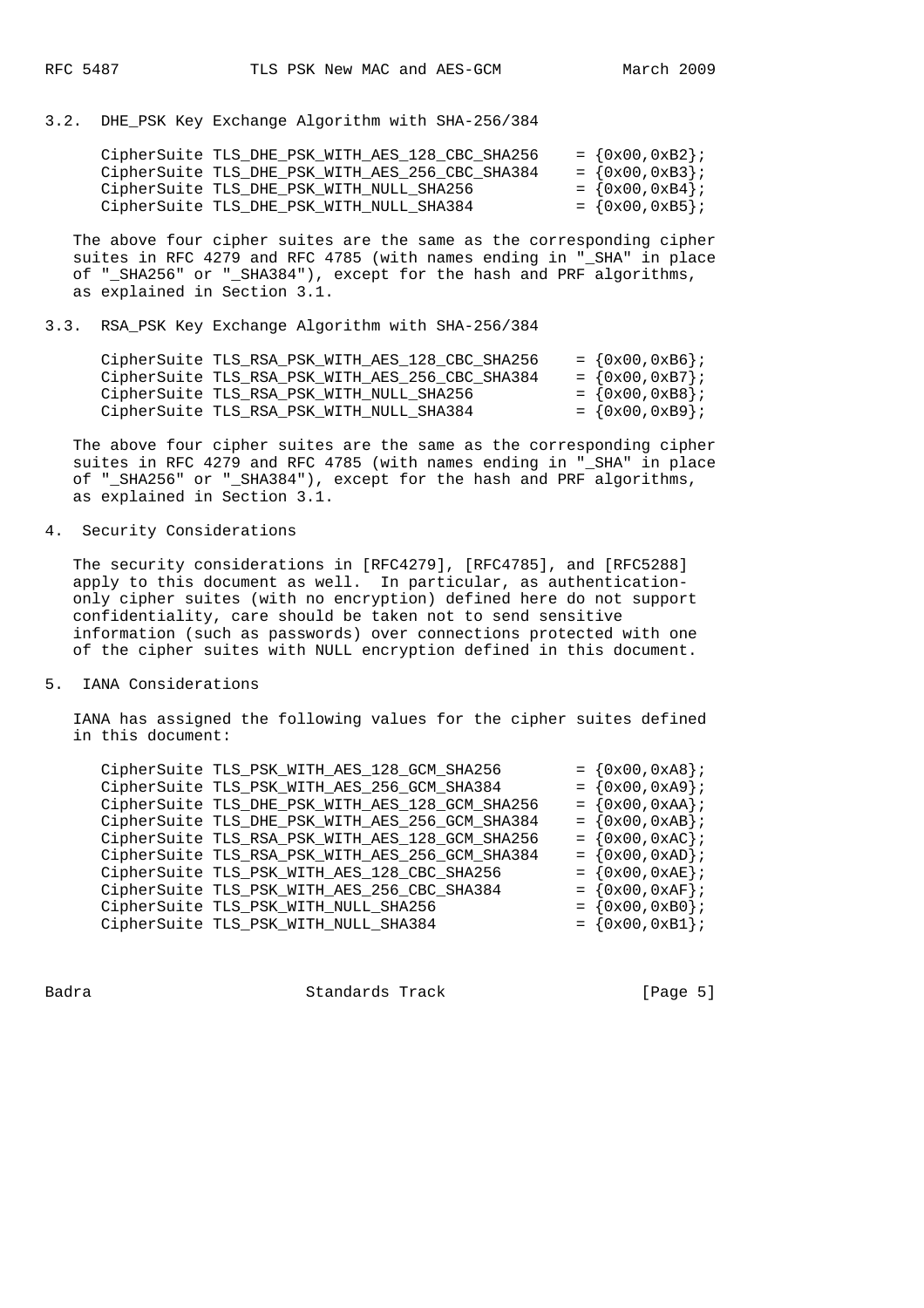| CipherSuite TLS_DHE_PSK_WITH_AES_128_CBC_SHA256 | $= \{0x00, 0xB2\}$ ; |
|-------------------------------------------------|----------------------|
| CipherSuite TLS_DHE_PSK_WITH_AES_256_CBC_SHA384 | $= \{0x00, 0xB3\}$   |
| CipherSuite TLS_DHE_PSK_WITH_NULL_SHA256        | $= \{0x00, 0xB4\};$  |
| CipherSuite TLS_DHE_PSK_WITH_NULL_SHA384        | $= \{0x00, 0xB5\};$  |
| CipherSuite TLS_RSA_PSK_WITH_AES_128_CBC_SHA256 | $= \{0x00, 0xB6\}$ ; |
| CipherSuite TLS_RSA_PSK_WITH_AES_256_CBC_SHA384 | $= \{0x00, 0xB7\}$ ; |
| CipherSuite TLS_RSA_PSK_WITH_NULL_SHA256        | $= \{0x00, 0xB8\}$   |
| CipherSuite TLS_RSA_PSK_WITH_NULL_SHA384        | $= \{0x00, 0xB9\};$  |

# 6. Acknowledgments

 This document borrows from [RFC5289]. The author appreciates Alfred Hoenes for his detailed review and effort on resolving issues in discussion. The author would like also to acknowledge Ibrahim Hajjeh, Simon Josefsson, Hassnaa Moustafa, Joseph Salowey, and Pascal Urien for their reviews of the content of the document.

#### 7. References

7.1. Normative References

- [AES] National Institute of Standards and Technology, "Specification for the Advanced Encryption Standard (AES)", FIPS 197, November 2001.
- [GCM] National Institute of Standards and Technology, "Recommendation for Block Cipher Modes of Operation: Galois/Counter Mode (GCM) for Confidentiality and Authentication", SP 800-38D, November 2007.
- [MODES] National Institute of Standards and Technology, "Recommendation for Block Cipher Modes of Operation - Methods and Techniques", SP 800-38A, December 2001.
- [RFC2104] Krawczyk, H., Bellare, M., and R. Canetti, "HMAC: Keyed- Hashing for Message Authentication", RFC 2104, February 1997.
- [RFC2119] Bradner, S., "Key words for use in RFCs to Indicate Requirement Levels", BCP 14, RFC 2119, March 1997.
- [RFC4279] Eronen, P. and H. Tschofenig, "Pre-Shared Key Ciphersuites for Transport Layer Security (TLS)", RFC 4279, December 2005.
- [RFC4785] Blumenthal, U. and P. Goel, "Pre-Shared Key (PSK) Ciphersuites with NULL Encryption for Transport Layer Security (TLS)", RFC 4785, January 2007.

Badra Standards Track [Page 6]